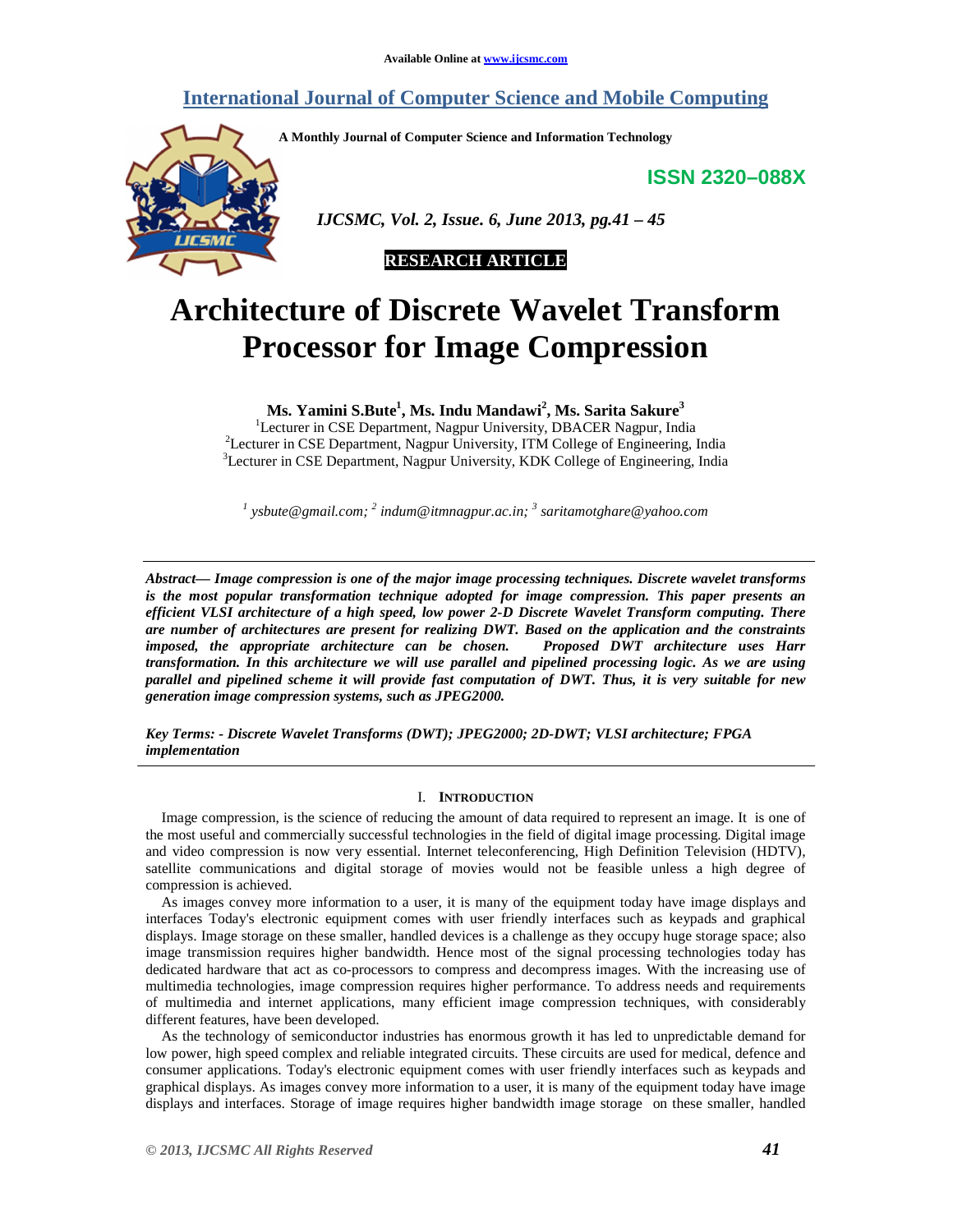devices is a is a very difficult task as they occupy huge storage space, also image transmission requires higher bandwidth. Hence most of the signal processing technologies today has dedicated hardware that act as coprocessors to compress and decompress images

To fulfill such kinds of needs and requirements of multimedia and internet applications, many efficient image compression techniques, with considerably different features, have been developed. Over the past several years, the wavelet transform has gained widespread acceptance in signal processing and in image compression research in particular. Traditionally, image compression adopts discrete cosine transform (DCT) in most situations. DCT has been applied successfully in the standard of JPEG, MPEGZ, etc. However, the compression method that adopts DCT has several shortcomings that become increasing apparent.

Traditionally, Fourier transforms have been utilized for signal analysis & reconstruction. However, Fourier transform does not include any local information about the original signal. Therefore, Short Time Fourier Transform (STFT or Gabor transform) has been introduced, which uniformly samples the time-frequency plane. Unlike the STFT which has a constant resolution at d times and frequencies, the wavelet transform has a good time and poor frequency resolution at high frequencies, and good frequency and poor time resolution at low frequencies. In JPEG2000, Discrete Wavelet Transform is used as a core technology to compress still images. The DWT has been introduced as a highly efficient and flexible method for sub band decomposition of signals [13]. The two dimensional DWT (2D-DWT) is nowadays established as a key operation in image processing. It is multi-resolution analysis and it decomposes images into wavelet coefficients and scaling function., In Discrete Wavelet Transform, signal energy concentrates to specific wavelet coefficients. This characteristic is useful for compressing images.. In addition to image compression, the DWT has important applications in many areas, such as computer graphics, numerical analysis, radar target distinguishing and so forth. For this purpose, a cutting window is used. This window is known as "Mother Wavelet". The problem here is that cutting the signal corresponds to a convolution between the signal and the cutting window. The signal will convolve with the specified filter coefficients and gives the required frequency information. The decomposition of the image using 2-level DWT is shown in figure-1.



Figure 1. Decomposition of Image

## II. **DISCRETE WAVELET TRANSFORM**

Wavelets convert the image into a series of wavelets that can be stored more efficiently than pixel blocks. Although wavelets also have rough edges, they are able to render pictures better by eliminating the "blockiness" that is a common feature of DCT based compression [7]. Not only does this make for smoother color toning and clearer edges where there are sharp changes of color, it also gives smaller file sizes than a JPEG image with the same level of compression.

#### *A. One-Dimensional Discrete Wavelet Transform*

Two main methods exist for the implementation of 1D-DWT: the traditional convolution-based implementation [14] and the lifting-based implementation [5].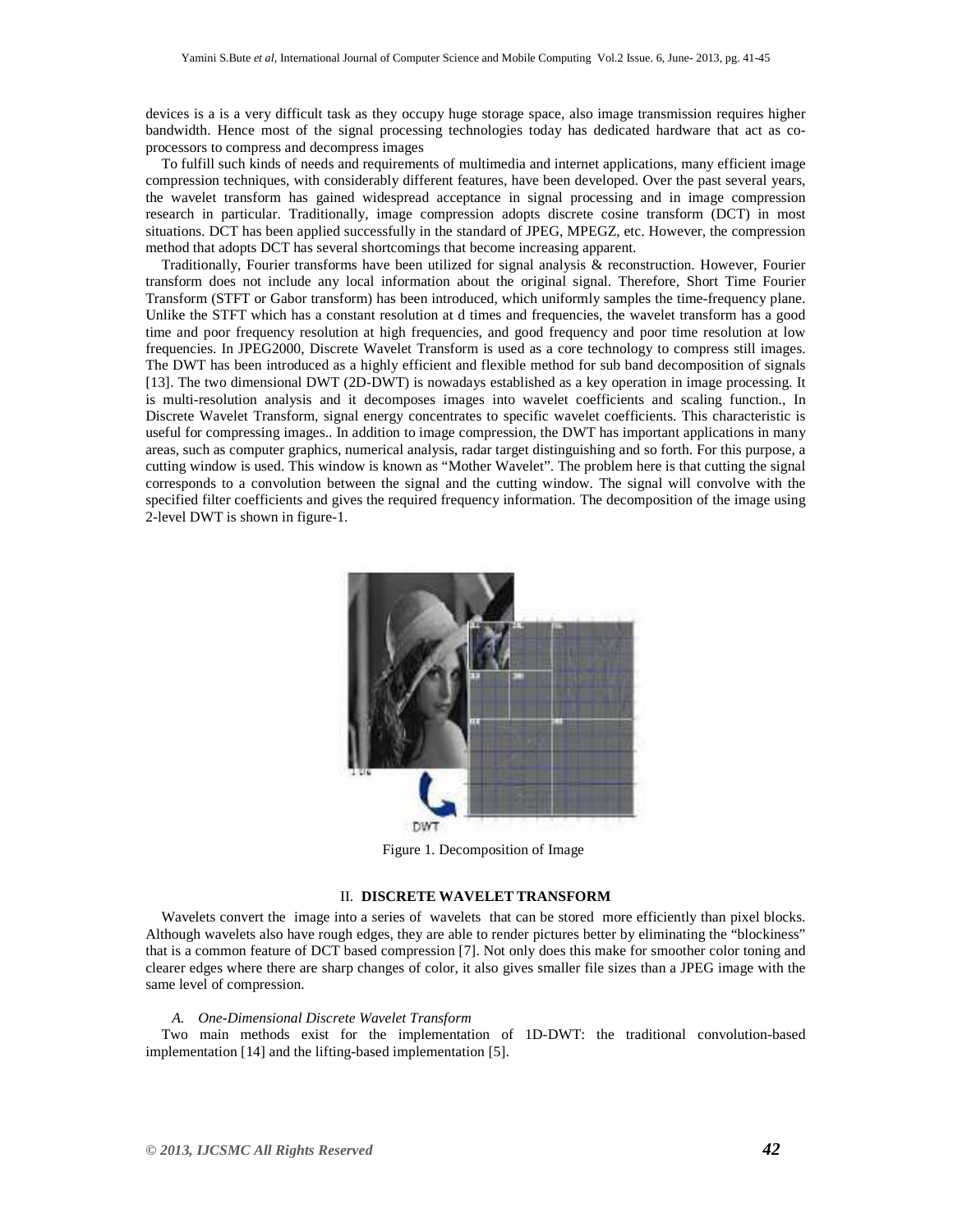#### *B. Two-Dimensional Discrete Wavelet Transform*

The basic idea of 2-D architecture is similar to 1-D architecture. A 2-D DWT can be seen as a 1-D wavelet scheme which transform along the rows and then a 1-D wavelet transform along the columns. The 2-D DWT operates in a straightforward manner by inserting array transposition between the two 1-D DWT. The rows of the array are processed first with only one level of decomposition. This essentially divides the array into two vertical halves, with the first half storing the average coefficients, while the second vertical half stores the detail coefficients. This process is repeated again with the columns, resulting in four sub-bands (see Fig. 2) within the array defined by filter output. Fig. 2 shows a three-level 2-D DWT decomposition of the Lena image.



Figure 2. Three level decomposition for 2D - DWT

#### III. **DWT ARCHITECTURE**

Image consists of pixels that are arranged in two dimensional matrixes, each pixel represents the digital equivalent of image intensity. In spatial domain adjacent pixel values are highly correlated and hence redundant.. In order to compress images, these redundancies existing among pixels needs to be eliminated. DWT processor transforms the spatial domain pixels into frequency domain information that are represented in multiple subbands, representing different time scale and frequency points.

One of the prominent features of JPEG2000 standard, providing it the resolution scalability [3], is the use of the two-dimensional Discrete Wavelet Transform (2D-DWT) to convert the image samples into a more compressible form. It is considered as the key difference between JPEG and JPEG2000 standards. Since there is no need to divide the input image into non-overlapping 2-D blocks and its basis functions have variable length, wavelet-coding schemes at higher compression ratios avoid blocking artifacts. Hence the compression artifacts are dispersed over a correspondingly larger area, and reducing the visual impact.

 In this work, a modified DA-DWT architecture is designed based on the work reported in [15].This architecture uses Haar Transformation technique. The hardware architecture is shown in Fig. 3. It calculates the 2D-DWT in row-column fashion on the input image. The row filter calculates the DWT of each row of the external memory image data. Then, the resulting decomposed highpass and low-pass coefficients are stored in intermediate buffers, and the column filter calculates the vertical DWT as soon as there are sufficient coefficients generated by the row filter. The architecture framework is composed of the following parts: two 1D-DWT blocks, internal buffers, LL FIFO used for multilevel decomposition, Address generator block and Controller block.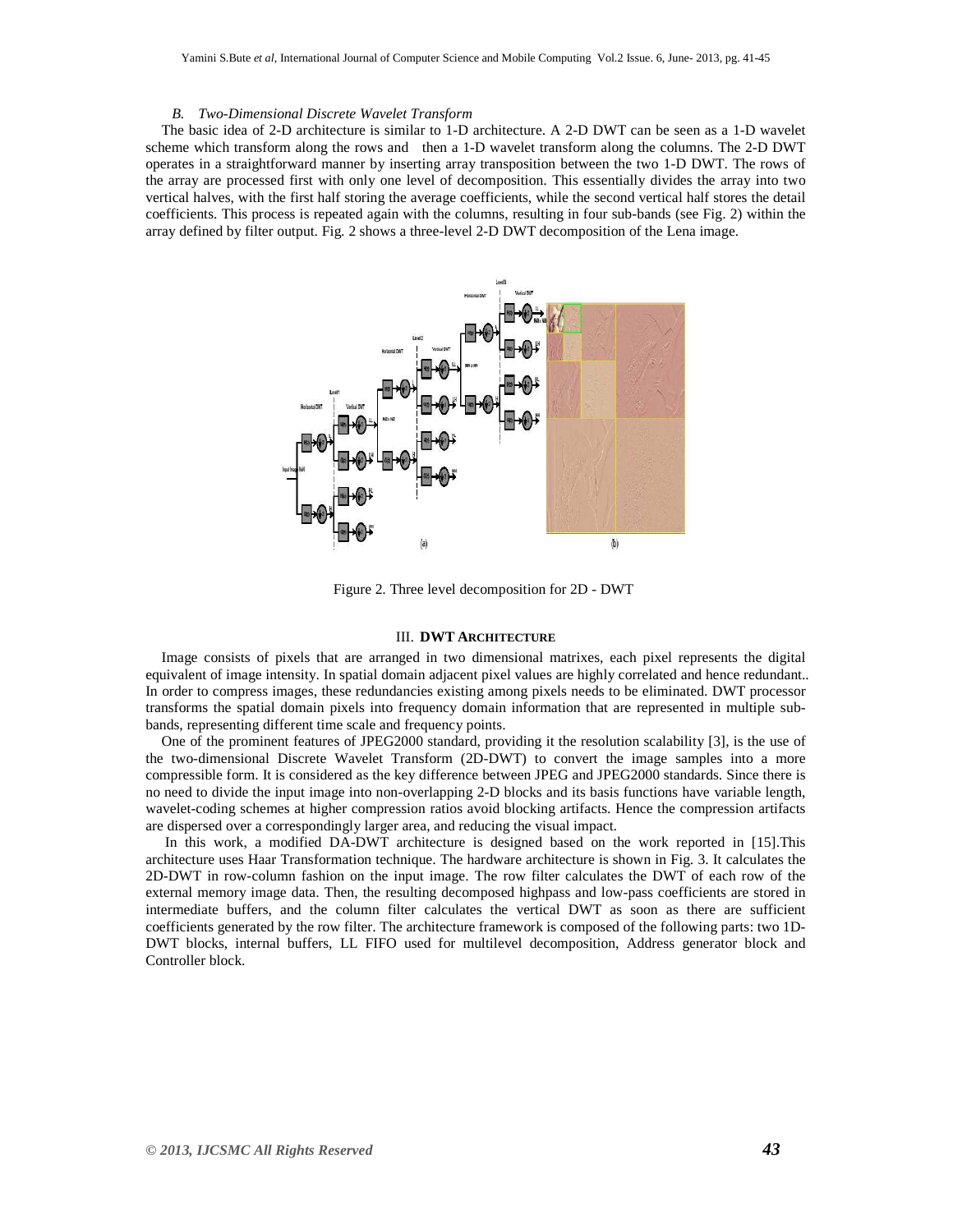

Fig 3.The block diagram of DWT architecture



Fig 4. Block diagram of DWT System

The fig 4. Shows DWT System in which adder, subtracter and right shifter are used to find out avg and difference components first even and odd samples are given to the adder then output of adder right shifted by one to give average components. The difference component is calculated by subtracting average and odd components. HDL model for the architecture uses Verilog it will be is simulated by using Xilinx.

### IV. **CONCLUSION**

In this paper, we have proposed a VLSI architecture to meet the requirements of real-time image and video processing. It can provide fast computing time, low power consumption. This hardware is proposed to design to be used as part of a complete high performance and low power JPEG2000 encoder system.

#### **REFERENCES**

- [1] G. Knowles, "VLSI Architecture for the Discrete Wavelet Transform,"Electronics Letters, vo1.26, pp. 1184-1185,1990.
- [2] M Vishwanath, R.M. Owens and MJ. Irwin, "VLSI Architecture for the Discrete Wavelet Transform", IEEE Trans. Circuits and Systems,vol. 42, pp. 305-316, May 1996.
- [3] C.Chakrabarti and M. Vishwanath, "Architectures for Wavelet Transforms: A Syrvey", Journal of VLSI Signal Processing, Kulwer, vol.lO, pp. 225-236,1995.0.
- [4] Charilaos Christopoulos, Athanassios Skodras, and Touradj Ebrahimi -"THE JPEG2000 STILL IMAGE